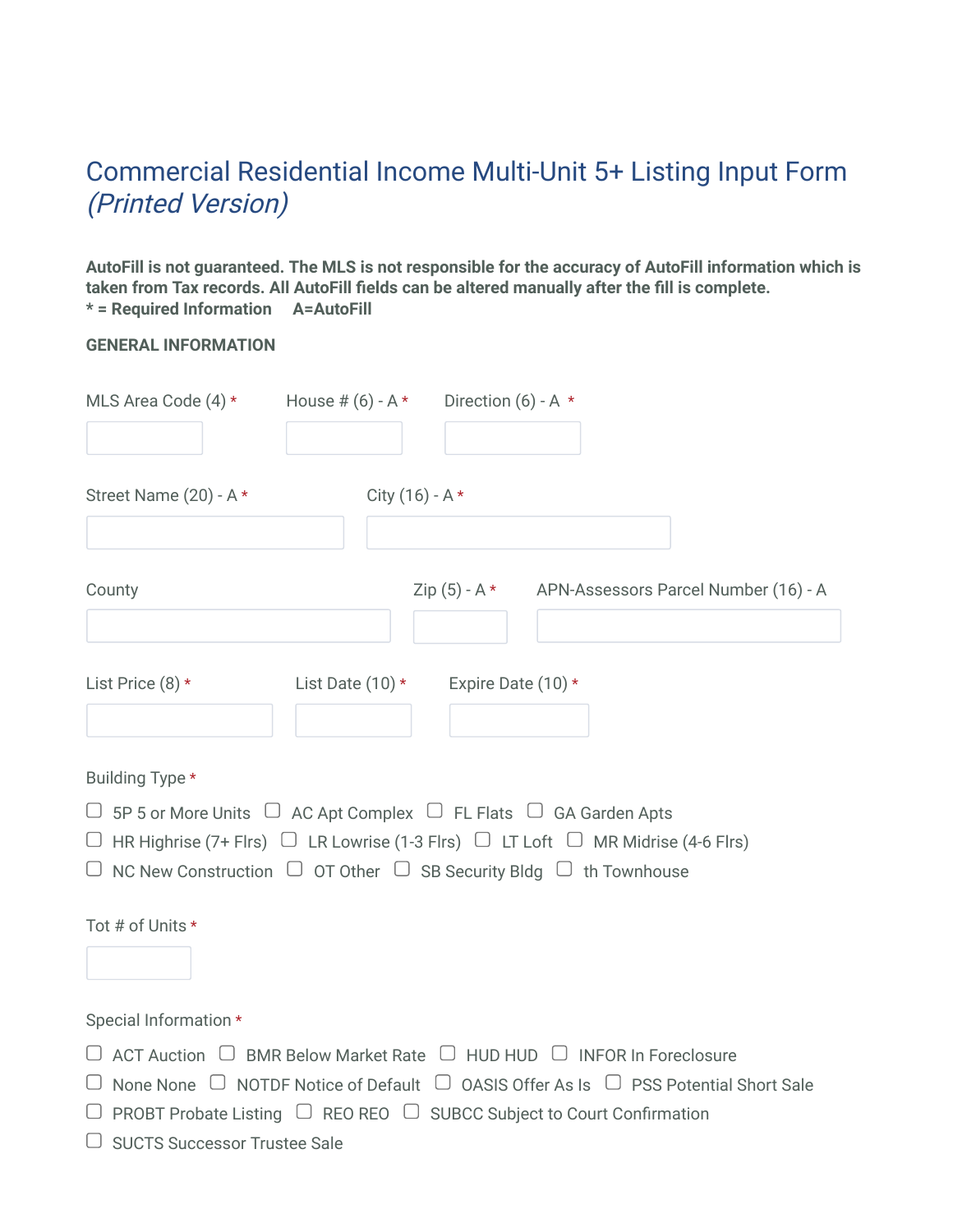| Listing Type *                                                                                |                                                          |                                    |                |                                         |
|-----------------------------------------------------------------------------------------------|----------------------------------------------------------|------------------------------------|----------------|-----------------------------------------|
| $\Box$ ER - Exclusive Right $\Box$ NT - Net $\Box$ OP - Open $\Box$ SR - Seller Reserved      |                                                          |                                    |                |                                         |
| Listing Service *<br>$\Box$ E - Entry Only $\Box$ F - Full Service $\Box$ L - Limited Service |                                                          |                                    | Census Tract * | Dual Variable *<br>$\Box$ No $\Box$ Yes |
| <b>HOA</b><br>$\Box$ N-No $\Box$ Y-Yes $\Box$ N-No $\Box$ Y-Yes                               | New Subdivision Comp to Selling Office (6) * Comp Type * |                                    |                | $S \cup \%$                             |
| Zoning (4) Year Built (4) - A * Listing Agent Name (20) *                                     |                                                          |                                    |                |                                         |
| Listing Agent DRE # * Listing Broker DRE # * Co-List Agent Name (20)                          |                                                          |                                    |                |                                         |
| Co List Agent DRE #                                                                           | Directions to Property (31)                              |                                    |                |                                         |
| District/Neighborhood/Subdivision (16)                                                        |                                                          | Cross Street (16) *                |                |                                         |
| Apx Lot SqFt $(7)$ - A $*$ Apx Lot Acres $(7)$ - A $*$                                        |                                                          | Total Bldg Sq Ft - A *             |                |                                         |
| Tot# Parking Spaces *                                                                         | Total # of Garage and Parking Spaces                     |                                    |                | <b>Primary Showing Contact</b>          |
| <b>Primary Showing Phone</b>                                                                  | Showing *                                                |                                    |                |                                         |
| Showing Schedule Link                                                                         |                                                          | Supra Box?*<br>$N-No$ $\Box$ Y-Yes |                | Lockbox Location (14)                   |
| Occupant Name (18)                                                                            |                                                          | <b>Occupant Phone</b>              |                |                                         |
| Occupied By *                                                                                 |                                                          | Occupant Req 24Hr *                |                |                                         |
| Call Agent                                                                                    | $\Box$ Owner $\Box$ Tenant $\Box$ Vacant                 | $No \cup Yes$                      |                |                                         |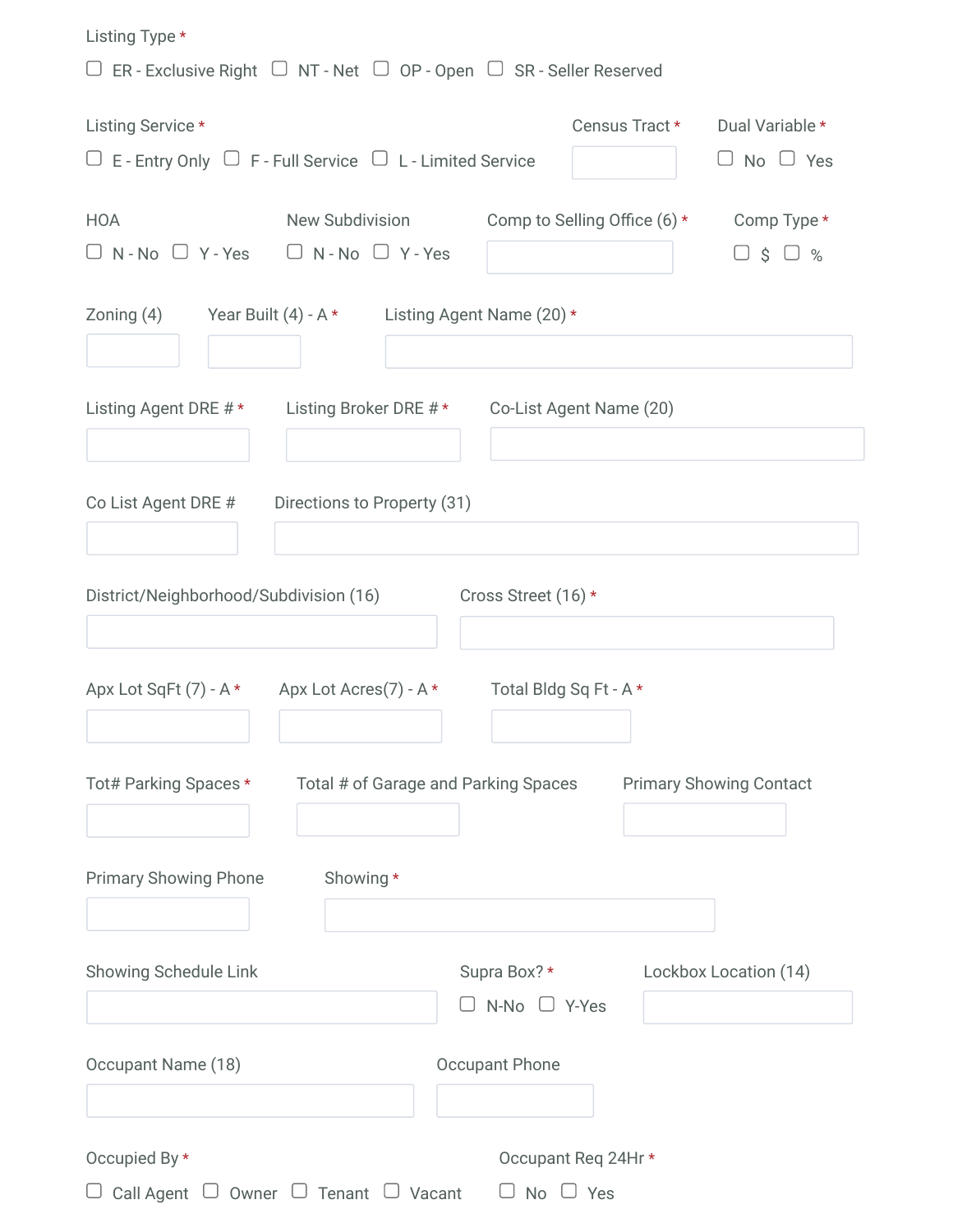| Managers Unit                                                                                    |                                                                | Unit 1 # Units This Type Unit 1 Apx.SqFt                                |                                                                                                     |
|--------------------------------------------------------------------------------------------------|----------------------------------------------------------------|-------------------------------------------------------------------------|-----------------------------------------------------------------------------------------------------|
| Unit 1 Rent                                                                                      | Unit 1 Occupied By<br>$\Box$ Owner $\Box$ Tenant $\Box$ Vacant | Unit 1 # of Bedrooms                                                    |                                                                                                     |
| Unit 1 # of Bathrooms Unit #1 Parking Spaces                                                     |                                                                | Unit #1 Dining Room<br>$\Box$ N - No $\Box$ Y - Yes                     |                                                                                                     |
|                                                                                                  |                                                                |                                                                         | Unit #1 Air Cond. Unit #1 Fireplace Unit #1 Refrigerator Unit #1 Range Oven                         |
|                                                                                                  |                                                                |                                                                         | $\Box$ N-No $\Box$ Y-Yes $\Box$ N-No $\Box$ Y-Yes $\Box$ N-No $\Box$ Y-Yes $\Box$ N-No $\Box$ Y-Yes |
| Unit 2 # Units This Type Unit # 2 Apx. SqFt Unit # 2 Rent                                        |                                                                |                                                                         |                                                                                                     |
| Unit #2 Occupied By                                                                              |                                                                |                                                                         | Unit #2 # of Bedrooms Unit #2 # of Bathrooms                                                        |
| $\Box$ O-Owner $\Box$ T-Tenant $\Box$ V-Vacant                                                   |                                                                |                                                                         |                                                                                                     |
| Unit #2 Parking Spaces Unit # 2 Dining Room Unit # 2 Air Cond.                                   | $\Box$ N - No $\Box$ Y - Yes                                   | $\Box$ N - No $\Box$ Y - Yes                                            |                                                                                                     |
| Unit # 2 Fireplace<br>$\Box$ N-No $\Box$ Y-Yes $\Box$ N-No $\Box$ Y-Yes $\Box$ N-No $\Box$ Y-Yes |                                                                | Unit # 2 Refrigerator Unit # 2 Range Oven                               |                                                                                                     |
| Unit 3 # Units This Type                                                                         | Unit # 3 Apx. SqFt                                             | Unit # 3 Rent                                                           |                                                                                                     |
| Unit #3 Occupied By<br>$\Box$ O-Owner $\Box$ T-Tenant $\Box$ V-Vacant                            |                                                                | Unit #3 # of Bedrooms                                                   | Unit #3 # of Bathrooms                                                                              |
| Unit #3 Parking Spaces                                                                           | $\Box$ N - No $\Box$ Y - Yes                                   | Unit # 3 Dining Room Unit # 3 Air Cond.<br>$\Box$ N - No $\Box$ Y - Yes |                                                                                                     |
| Unit # 3 Fireplace Unit # 3 Refrigerator Unit # 3 Range Oven<br>$\Box$ N - No $\Box$ Y - Yes     | $\Box$ N - No $\Box$ Y - Yes                                   | $\Box$ N - No $\Box$ Y - Yes                                            |                                                                                                     |
| Unit 4 # Units This Type                                                                         | Unit # 4 Apx. SqFt                                             | Unit #4 Rent                                                            |                                                                                                     |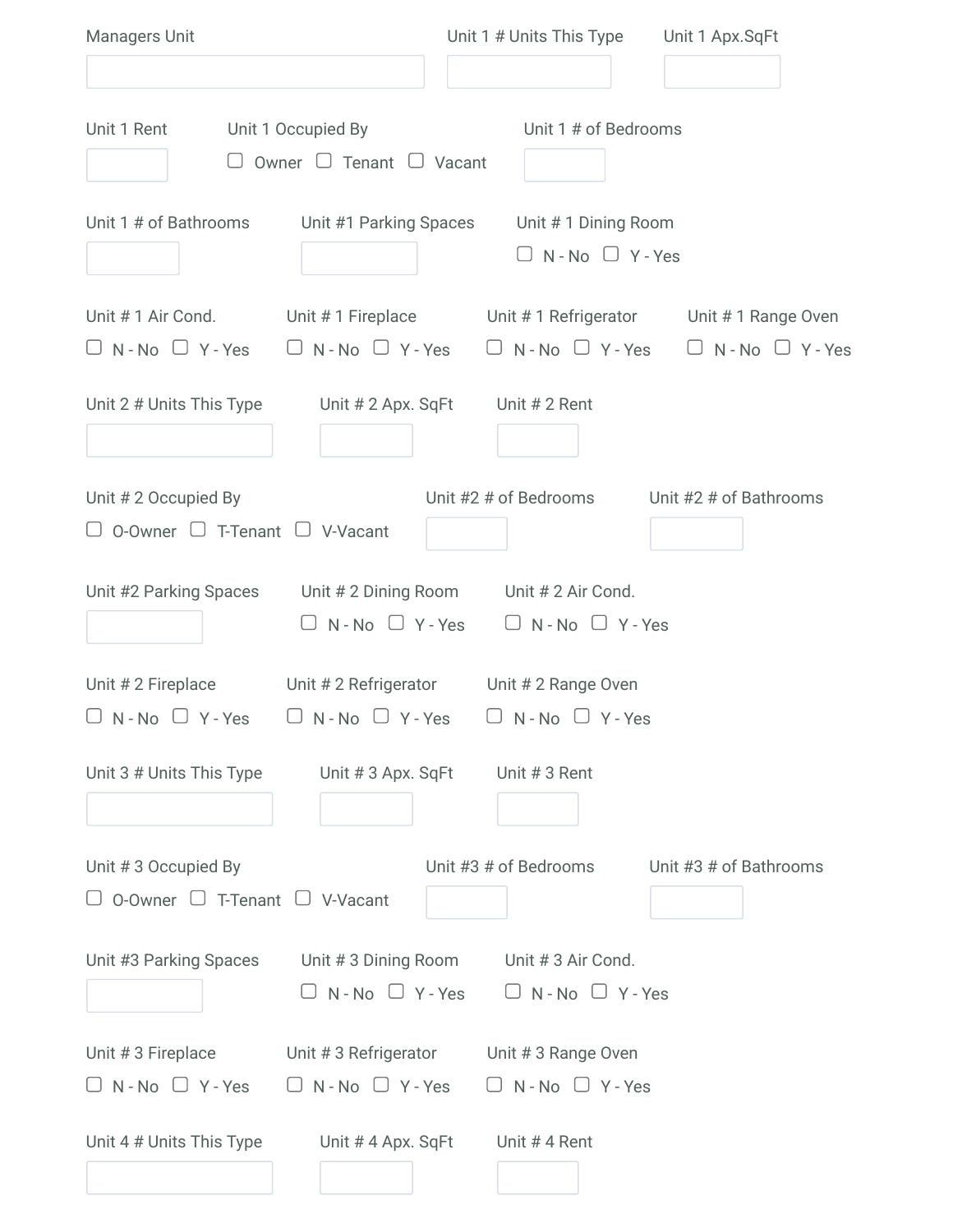| Unit #4 Occupied By                                                               | Unit #4 # of Bedrooms                                                   | Unit #4 # of Bathrooms                                                                    |
|-----------------------------------------------------------------------------------|-------------------------------------------------------------------------|-------------------------------------------------------------------------------------------|
| $\Box$ O-Owner $\Box$ T-Tenant $\Box$ V-Vacant                                    |                                                                         |                                                                                           |
| Unit #4 Parking Spaces<br>Unit #4 Dining Room                                     | Unit #4 Air Cond.                                                       |                                                                                           |
| $\Box$ N - No $\Box$ Y - Yes                                                      | $\Box$ N - No $\Box$ Y - Yes                                            |                                                                                           |
|                                                                                   |                                                                         |                                                                                           |
| Unit #4 Fireplace<br>$\Box$ N - No $\Box$ Y - Yes<br>$\Box$ N - No $\Box$ Y - Yes | Unit #4 Refrigerator Unit #4 Range Oven<br>$\Box$ N - No $\Box$ Y - Yes |                                                                                           |
|                                                                                   |                                                                         |                                                                                           |
| Unit 5 # Units This Type<br>Unit # 5 Apx. SqFt                                    | Unit # 5 Rent                                                           |                                                                                           |
|                                                                                   |                                                                         |                                                                                           |
| Unit #5 Occupied By                                                               | Unit #5 # of Bedrooms                                                   | Unit #5 # of Bathrooms                                                                    |
| $\Box$ O-Owner $\Box$ T-Tenant $\Box$ V-Vacant                                    |                                                                         |                                                                                           |
| Unit #5 Parking Spaces<br>Unit #5 Dining Room                                     | Unit # 5 Air Cond.                                                      |                                                                                           |
| $\Box$ N - No $\Box$ Y - Yes                                                      | $\Box$ N - No $\Box$ Y - Yes                                            |                                                                                           |
|                                                                                   |                                                                         |                                                                                           |
| Unit # 5 Fireplace                                                                | Unit # 5 Refrigerator Unit # 5 Range Oven                               |                                                                                           |
| $\Box$ N - No $\Box$ Y - Yes<br>$\Box$ N - No $\Box$ Y - Yes                      | $\Box$ N - No $\Box$ Y - Yes                                            |                                                                                           |
| Tax Database ID<br>Tax ID                                                         | <b>Disclosures Link</b>                                                 |                                                                                           |
| Alameda $\Box$<br>Contra Costa                                                    |                                                                         |                                                                                           |
|                                                                                   |                                                                         |                                                                                           |
| <b>Branded Media Link</b>                                                         | <b>Branded Media Link 2</b>                                             |                                                                                           |
|                                                                                   |                                                                         |                                                                                           |
| <b>Unbranded Media Link</b>                                                       | Unbranded Media Link 2                                                  |                                                                                           |
|                                                                                   |                                                                         |                                                                                           |
|                                                                                   |                                                                         |                                                                                           |
| Printed Neighborhood Rpt * VOW Include * VOW Address * VOW Comment *              |                                                                         |                                                                                           |
| $\Box$ N - No $\Box$ Y - Yes                                                      | $\Box$ Yes $\Box$ No $\Box$ Yes $\Box$ No                               | $\Box$ Yes $\Box$ No                                                                      |
| VOW AVM * ZA - Internet Display *                                                 |                                                                         |                                                                                           |
| $\Box$ Yes $\Box$ No                                                              |                                                                         | $\Box$ ZA1 - Full Street Address $\Box$ ZA2 - Partial Street Name $\Box$ ZA3 - No Address |
|                                                                                   |                                                                         |                                                                                           |
| ZZ - Internet Sites *                                                             |                                                                         |                                                                                           |
| $\Box$ ZZ1 - Yes - All Sites $\Box$ ZZ2 - No - No Sites                           |                                                                         |                                                                                           |
| <b>REMARKS</b>                                                                    |                                                                         |                                                                                           |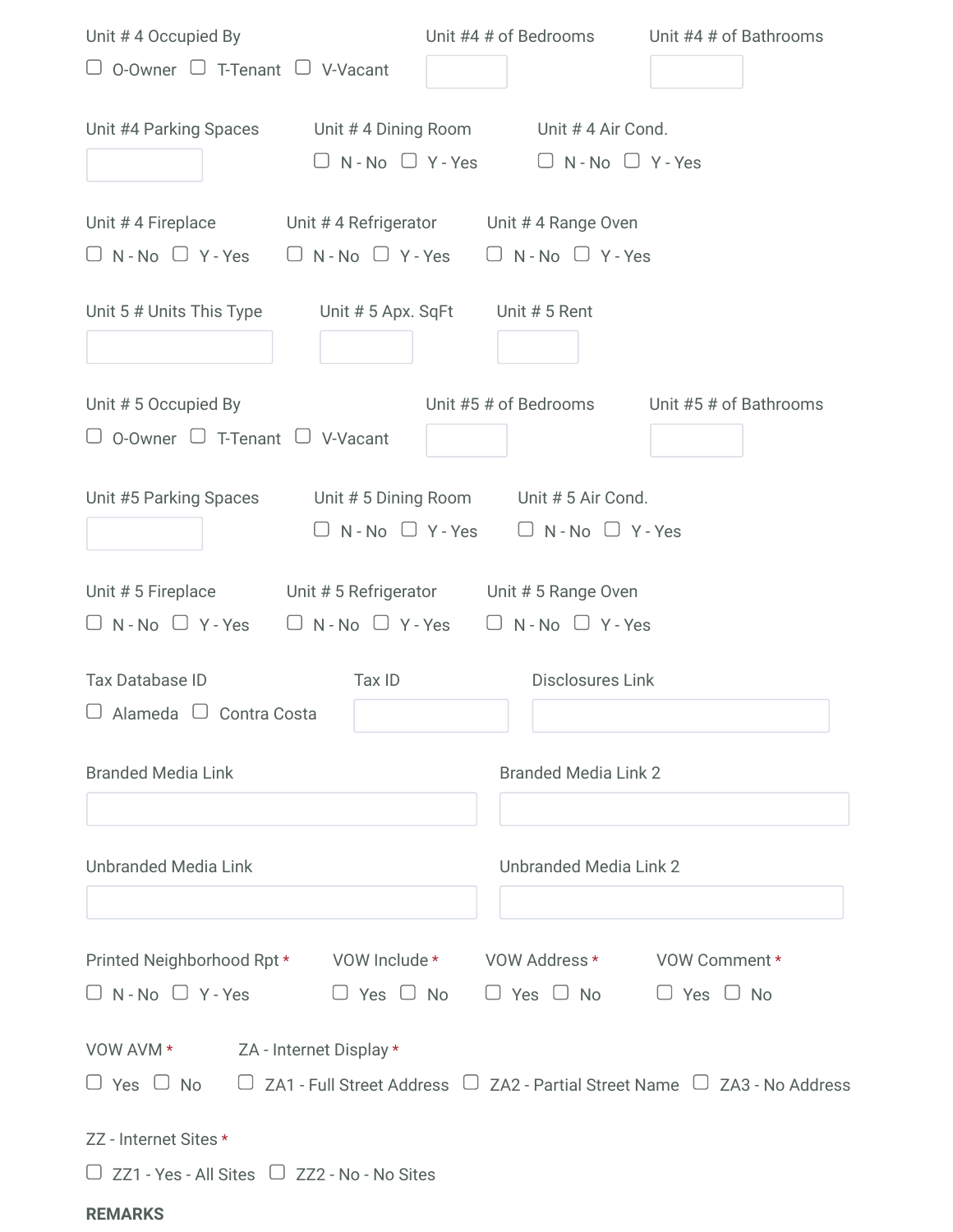Confidential Remarks (1000 Characters)

Remarks (1000 Characters)

## **FINANCIALS**

| <b>Total Deposits</b>        | <b>Annual Vacancy</b> | Annual Exp Year         | Cap Rate        |
|------------------------------|-----------------------|-------------------------|-----------------|
|                              |                       |                         |                 |
| <b>Gross Rent Multiplier</b> | <b>Apprx Equity</b>   | <b>Annual Maint Exp</b> | Annual Rent Inc |
|                              |                       |                         |                 |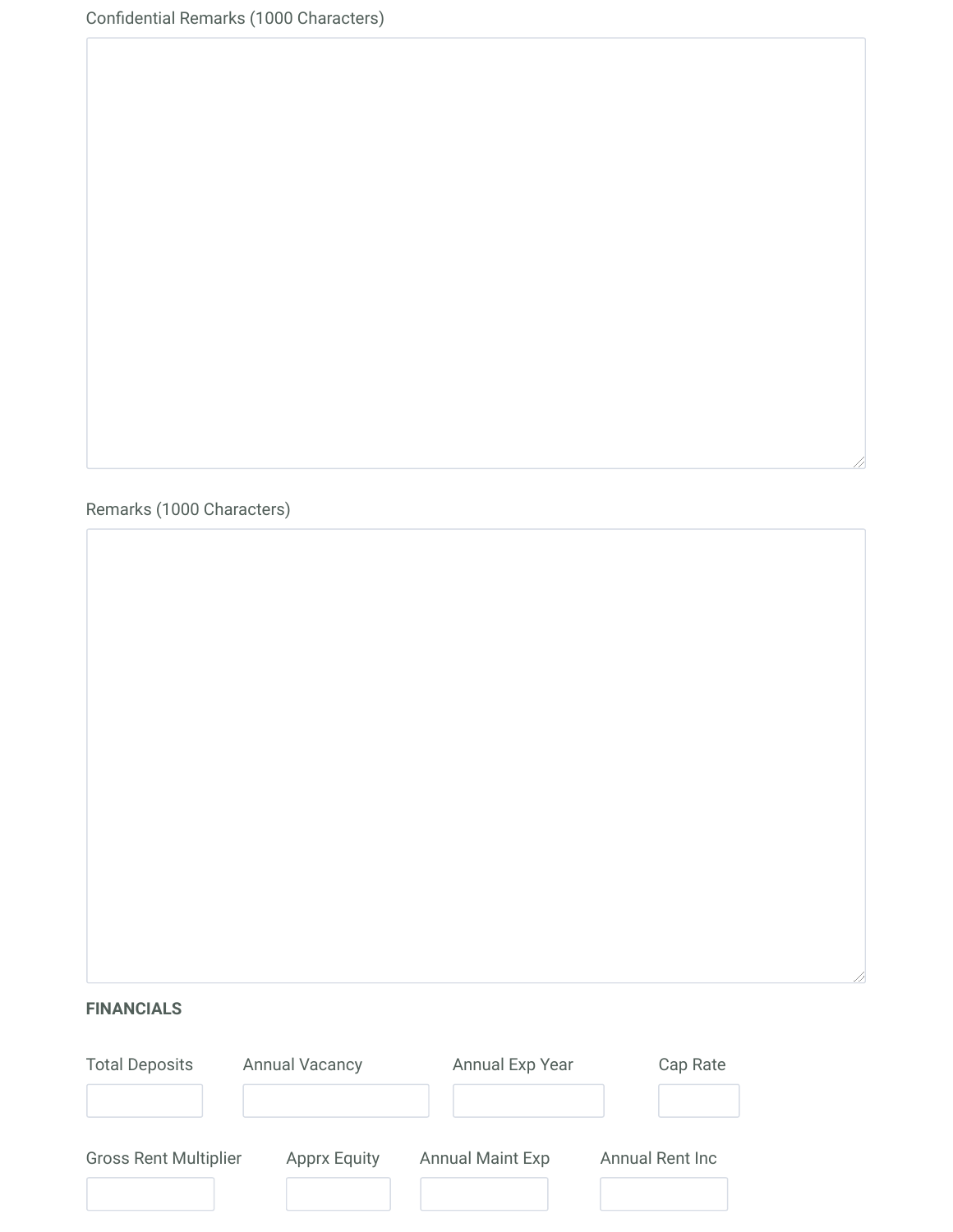| <b>Annual Miscs Inc</b>                                                                                                                                                                                | Gross Income                                      | Gross Oper Actual Inc |                                                                                                                                                                                                                                                                                                                                          |  |  |
|--------------------------------------------------------------------------------------------------------------------------------------------------------------------------------------------------------|---------------------------------------------------|-----------------------|------------------------------------------------------------------------------------------------------------------------------------------------------------------------------------------------------------------------------------------------------------------------------------------------------------------------------------------|--|--|
|                                                                                                                                                                                                        |                                                   |                       |                                                                                                                                                                                                                                                                                                                                          |  |  |
| Annual Gross Sched Inc                                                                                                                                                                                 | Net Oper Income                                   |                       | Annual Insurance Exp                                                                                                                                                                                                                                                                                                                     |  |  |
| Annual Mgmt Exp                                                                                                                                                                                        | Annual License Exp                                |                       | <b>Annual Util Exp</b><br>Other Ann Exp                                                                                                                                                                                                                                                                                                  |  |  |
| <b>Annual Taxes</b>                                                                                                                                                                                    | Tot Ann Oper Exp                                  |                       | Interest Rate Variable or Fixed Rate                                                                                                                                                                                                                                                                                                     |  |  |
| First Loan Payment                                                                                                                                                                                     | First Balance 1st Loan Number                     |                       | 1st Lender                                                                                                                                                                                                                                                                                                                               |  |  |
| 1st - Yrs Remaining                                                                                                                                                                                    | Other Loans (Y/N)<br>$\Box$ N - No $\Box$ Y - Yes |                       |                                                                                                                                                                                                                                                                                                                                          |  |  |
| <b>FEATURES</b>                                                                                                                                                                                        |                                                   |                       |                                                                                                                                                                                                                                                                                                                                          |  |  |
| A - Addtl Misc. Features *                                                                                                                                                                             |                                                   |                       |                                                                                                                                                                                                                                                                                                                                          |  |  |
| $\Box$ A5 - Extra Storage $\Box$ A6 - Garden $\Box$ A7 - Greenbelt $\Box$ A8 - In Ground Pool<br>$\Box$ A17 - Other                                                                                    |                                                   |                       | $\Box$ A1 - Balcony/Patio $\Box$ A2 - Wired For Cable TV $\Box$ A3 - Clubhouse $\Box$ A4 - Elevator<br>$\Box$ A9 - Lawn Sprinkler $\Box$ A10 - Play Area $\Box$ A11 - Recreation $\Box$ A12 - Sauna/Spa/HotTub<br>$\Box$ A13 - Security Building $\Box$ A14 - Solar For Pool $\Box$ A15 - Tennis Court(s) $\Box$ A16 - None              |  |  |
| <b>B</b> - All Units Have                                                                                                                                                                              |                                                   |                       |                                                                                                                                                                                                                                                                                                                                          |  |  |
|                                                                                                                                                                                                        |                                                   |                       | $\Box$ B1 - Deck $\Box$ B2 - Dishwasher $\Box$ B3 - Disposal $\Box$ B4 - Microwave $\Box$ B5 - Oven Double<br>$\Box$ B6 - Oven Range Built-In $\Box$ B7 - Oven Range Free Standing $\Box$ B8 - Patio $\Box$ B9 - Refrigerator<br>$\Box$ B10 - Trash Compactor $\Box$ B11 - Updated Baths $\Box$ B12 - Updated Kitchen $\Box$ B13 - Other |  |  |
| C - Basement *                                                                                                                                                                                         |                                                   |                       |                                                                                                                                                                                                                                                                                                                                          |  |  |
| $\Box$ C1 - Apt In Basement $\Box$ C2 - Finished $\Box$ C3 - Partial $\Box$ C4 - Separate Entry<br>$\Box$ C5 - Storage Area $\Box$ C6 - Unfinished $\Box$ C7 - None $\Box$ C8 - Other $\Box$ C9 - Full |                                                   |                       |                                                                                                                                                                                                                                                                                                                                          |  |  |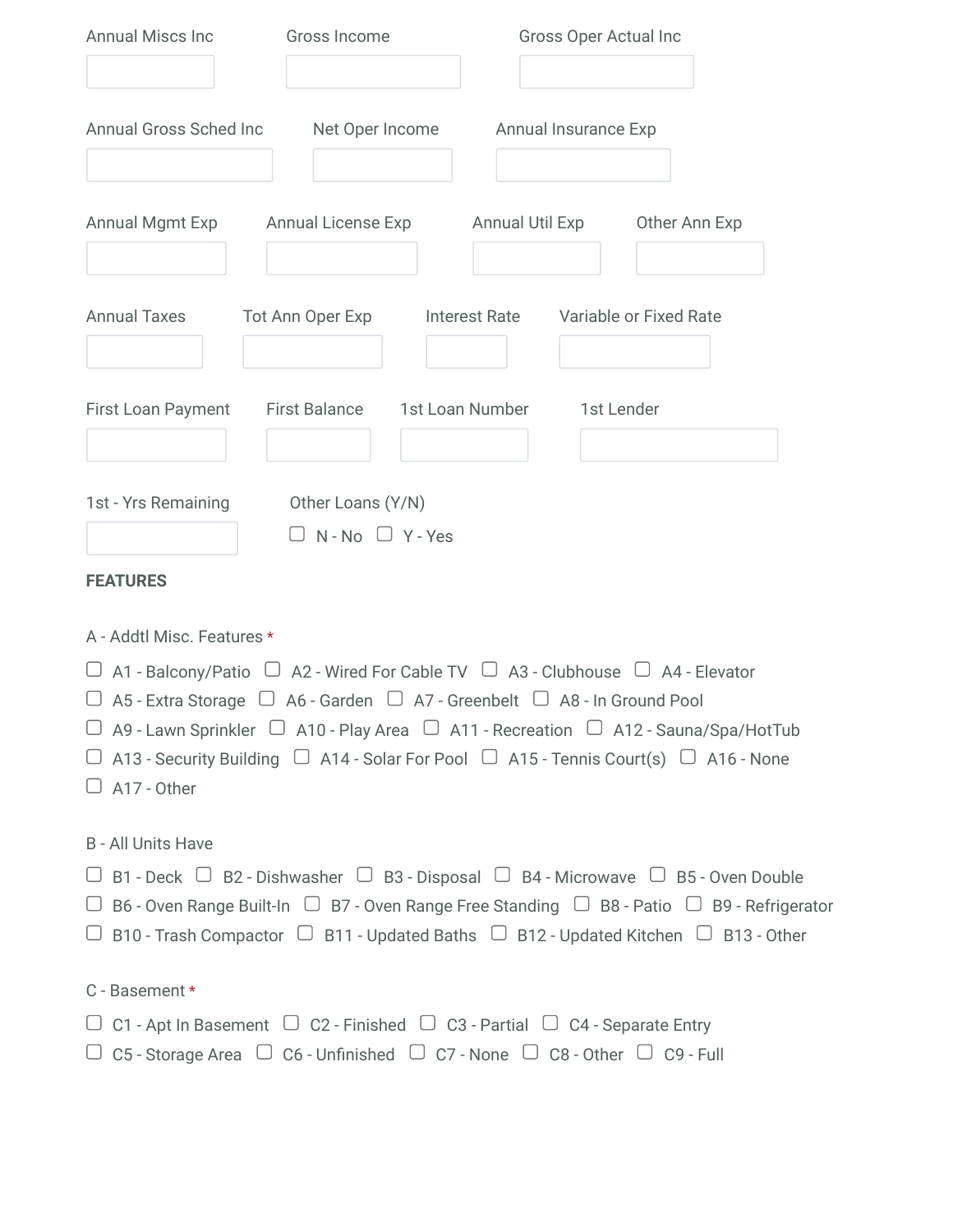D - Cooling \* E - Disabled Features F - Disclosures \*  $\Box$  D1 - Ceiling Fan(s)  $\Box$  D2 - Central 1 Zone A/C  $\Box$  D3 - Central 2 Or 2+ Zones A/C  $\Box$  D4 - New Construction Option  $\Box$  D5 - Swamp Cooler  $\Box$  D6 - Whole House Fan  $\Box$  D7 - Window/Wall Unit(s)  $\Box$  D8 - None  $\Box$  D9 - Other  $\Box$  D10 - Heat Pump  $\Box$  D11 - MultiUnits  $\Box$  D12 - Room Air  $\Box$  D13 - See Remarks  $\Box$  E1 - Accessible Full Bath  $\Box$  E2 - Accessible Kitchen  $\Box$  E3 - Accessible Elevator  $\Box$  E4 - Accessible Hear-impairmnt  $\Box$  E5 - Accessible Hallway(s)  $\Box$  E6 - Electric/Environ Ctrl  $\Box$  E7 - Stair Lift  $\Box$  E8 - Accessible Approach/Ramp  $\Box$  E9 - Other  $\Box$  E10 - See Remarks  $\Box$  E11 - Grab Bars  $\Box$  E12 - Accessible Doors  $\Box$  F1 - Agt Related To Principal  $\Box$  F2 - Architectural Apprl Req  $\Box$  F3 - Building Restrictions  $\Box$  F4 - Current Bus Lic  $\Box$  F5 - Easements  $\Box$  F6 - Exclusions - See Remarks  $\Box$  F7 - Fire Hazard Area  $\Box$  F8 - First Right of Refusal  $\Box$  F9 - Fixer - Handyman Special  $\Box$  F10 - Geological Restrictions  $\Box$  F11 - Hazardous Waste Area  $\Box$  F12 - Home Warranty Plan  $\Box$  F13 - Mello-Roos District  $\Box$  F14 - Moratorium  $\Box$  F15 - Nat Hazard Disclosure  $\Box$  F16 - Owner is Lic Real Est Agt  $\Box$  F17 - Probate/Court Approval  $\Box$  F18 - Probate/Independent Adm  $\Box$  F19 - Rent Control  $\Box$  F20 - REO/Bank Owned  $\Box$  F21 - Seismic Hazards Zone  $\Box$  F22 - Short Pay Trans  $\Box$  F23 - Special Assmt/Bonds  $\Box$  F24 - Special Flood Haz Area  $\Box$  F25 - Special Hazards Zone  $\Box$  F26 - Special Studies Zone  $\Box$  F27 - None  $\Box$  F28 - Other - Call/See Agent  $\Box$  F29 - Airport Disclosure  $\Box$  F30 - Hospital Nearby  $\Box$  F31 - Hotel/Motel Nearby  $\Box$  F32 - Land Trust Restrictions  $\Box$  F33 - Shopping Cntr Nearby  $\Box$  F34 - Restaurant Nearby  $\Box$  F35 - Disclosure Package Avail  $\Box$  F36 - Disclosure Statement  $\Box$  F37 - Lead Hazard Disclosure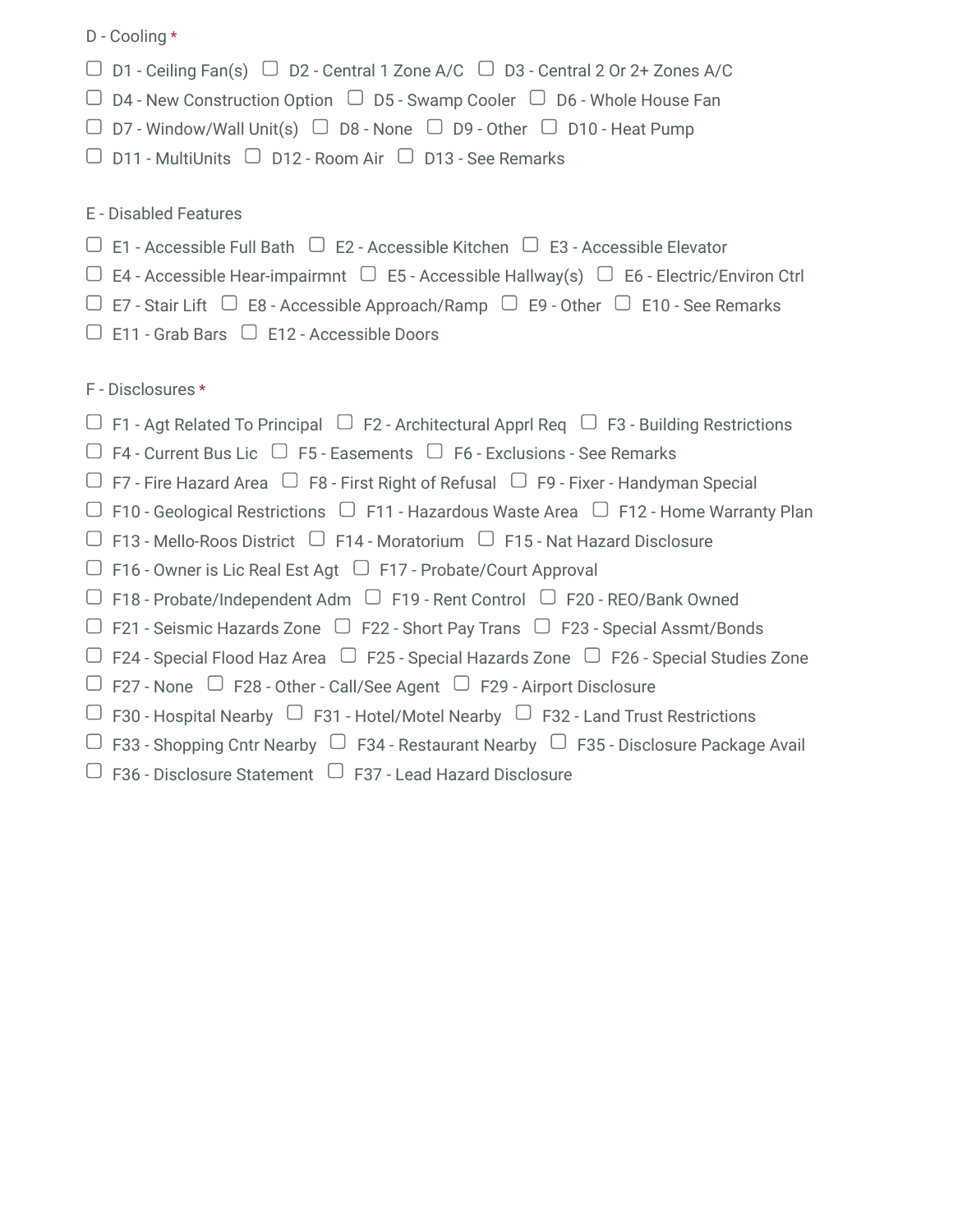G - Equipment Additional \*

| $\Box$ G1 - Central Vacuum $\Box$ G2 - Dryer $\Box$ G3 - DSL/Modem Line $\Box$ G4 - Electronic Air Cleaner                     |
|--------------------------------------------------------------------------------------------------------------------------------|
| $\Box$ G5 - Fire Alarm System $\Box$ G6 - Fire Sprinklers $\Box$ G7 - Garage Door Opener $\Box$ G8 - Intercom                  |
| $\Box$ G9 - Mirrored Closet Door(s) $\Box$ G10 - Satellite Dish - Owned $\Box$ G11 - Security Alarm - Leased                   |
| $\Box$ G12 - Security Alarm - Owned $\Box$ G13 - Stereo Speakers Built-In $\Box$ G14 - TV Antenna                              |
| $\Box$ G15 - Washer $\Box$ G16 - Water Filter System $\Box$ G17 - Water Heater Electric                                        |
| $\Box$ G18 - Water Heater Gas $\Box$ G19 - Water Heater Solar $\Box$ G20 - Water Softener System                               |
| $\Box$ G21 - Window Coverings $\Box$ G22 - None $\Box$ G23 - Other $\Box$ G24 - Tankless Water Heater                          |
| $\Box$ G25 - Carbon Mon Detector $\Box$ G26 - Double Strapped Water Htr                                                        |
| $\Box$ G27 - Fire Suppression System $\Box$ G28 - Guarded Gate $\Box$ G29 - Panic Alarm                                        |
| $\Box$ G30 - Secured Access $\Box$ G31 - Security Fence $\Box$ G32 - Security Gate $\Box$ G33 - Security Patrol                |
| G34 - Security System Leased $\cup$ G35 - Security System Owned                                                                |
| G36 - Security System Prewired $\cup$ G37 - See Remarks $\cup$ G38 - Smoke Detector                                            |
| G39 - Unguarded Gate $\cup$ G40 - Video System $\cup$ G41 - Window Security Bars                                               |
| G42 - All Electric $\Box$ G43 - All Public Utilities $\Box$ G44 - Cable Available                                              |
| G45 - Cable Connected $\Box$ G46 - Dish Antenna $\Box$ G47 - DSL Available $\Box$ G48 - Generator                              |
| $\Box$ G49 - Internet Available $\Box$ G50 - Natural Gas Available $\Box$ G51 - Natural Gas Connected                          |
| $\mid$ G52 - Propane Tank Leased $\;\;\cup\;$ G53 - Solar $\;\;\cup\;$ G54 - Wind $\;\;\cup\;$ G55 - Individual Electric Meter |
| G56 - Individual Gas Meter $\Box$ G57 - Master Electric Meter $\Box$ G58 - Master Gas Meter                                    |
|                                                                                                                                |

I - Exterior \*

| $\Box$ 11 - Aluminum Siding $\Box$ 12 - Brick $\Box$ 13 - Brick Veneer $\Box$ 14 - Composition Shingles                   |
|---------------------------------------------------------------------------------------------------------------------------|
|                                                                                                                           |
| $\Box$ 15 - Concrete $\Box$ 16 - Concrete Block $\Box$ 17 - Dual Pane Windows $\Box$ 18 - Lap $\Box$ 19 - Masonite        |
| $\Box$ 110 - Masonry $\Box$ 111 - Metal $\Box$ 112 - Steel Block $\Box$ 113 - Stone $\Box$ 114 - Stucco                   |
| $\Box$ 115 - Tilt-Up $\Box$ 116 - Vinyl Siding $\Box$ 117 - Wood Frame $\Box$ 118 - Wood Shingles                         |
| $\Box$ 119 - Wood Siding $\Box$ 120 - None $\Box$ 121 - Other $\Box$ 122 - Alcan Skirt $\Box$ 123 - Aluminum Skirt        |
| $\Box$ 124 - Asphalt $\Box$ 125 - Block $\Box$ 126 - Block Skirt $\Box$ 127 - Brick Skirt $\Box$ 128 - Brick Veneer Skirt |
| □ 129 - Fiberglass Skirt □ 130 - Glass Curtain Wall □ 131 - Lap Skirt □ 132 - Log                                         |
| □ 133 - Masonite Skirt □ 134 - Metal Skirt □ 135 - No Skirt □ 136 - Other Skirt □ 137 - Plaster                           |
| $\Box$ 138 - Rock Skirt $\Box$ 139 - Shingles $\Box$ 140 - Siding - Cement $\Box$ 141 - Siding - Fiberglass               |
| $\Box$ 142 - Siding - Lap $\Box$ 143 - Siding - Metal $\Box$ 144 - Siding - Other $\Box$ 145 - Steel                      |
| □ 146 - Siding - Redwood □ 147 - Siding - Stone □ 148 - Siding - Stucco □ 149 - Stone Skirt                               |
| □ 150 - Stucco & Stone □ 151 - Styrofoam Skirt □ 152 - Vinyl Skirt □ 153 - Wood                                           |
| $\Box$ 154 - Wood Skirt $\Box$ 155 - Fiber Cement $\Box$ 156 - Glass $\Box$ 157 - Siding - Shingle                        |
|                                                                                                                           |
| J - Financial Data Source *                                                                                               |

 $\Box$  J1 - Accountant  $\Box$  J2 - Estimated  $\Box$  J3 - Incomplete  $\Box$  J4 - Limited Info  $\Box$  J5 - Owner

- $\Box$  J6 Projected  $\Box$  J7 Tax Return  $\Box$  J8 None  $\Box$  J9 Other  $\Box$  J10 Broker
- $\Box$  J11 Property Manager  $\Box$  J12 Rental Agreement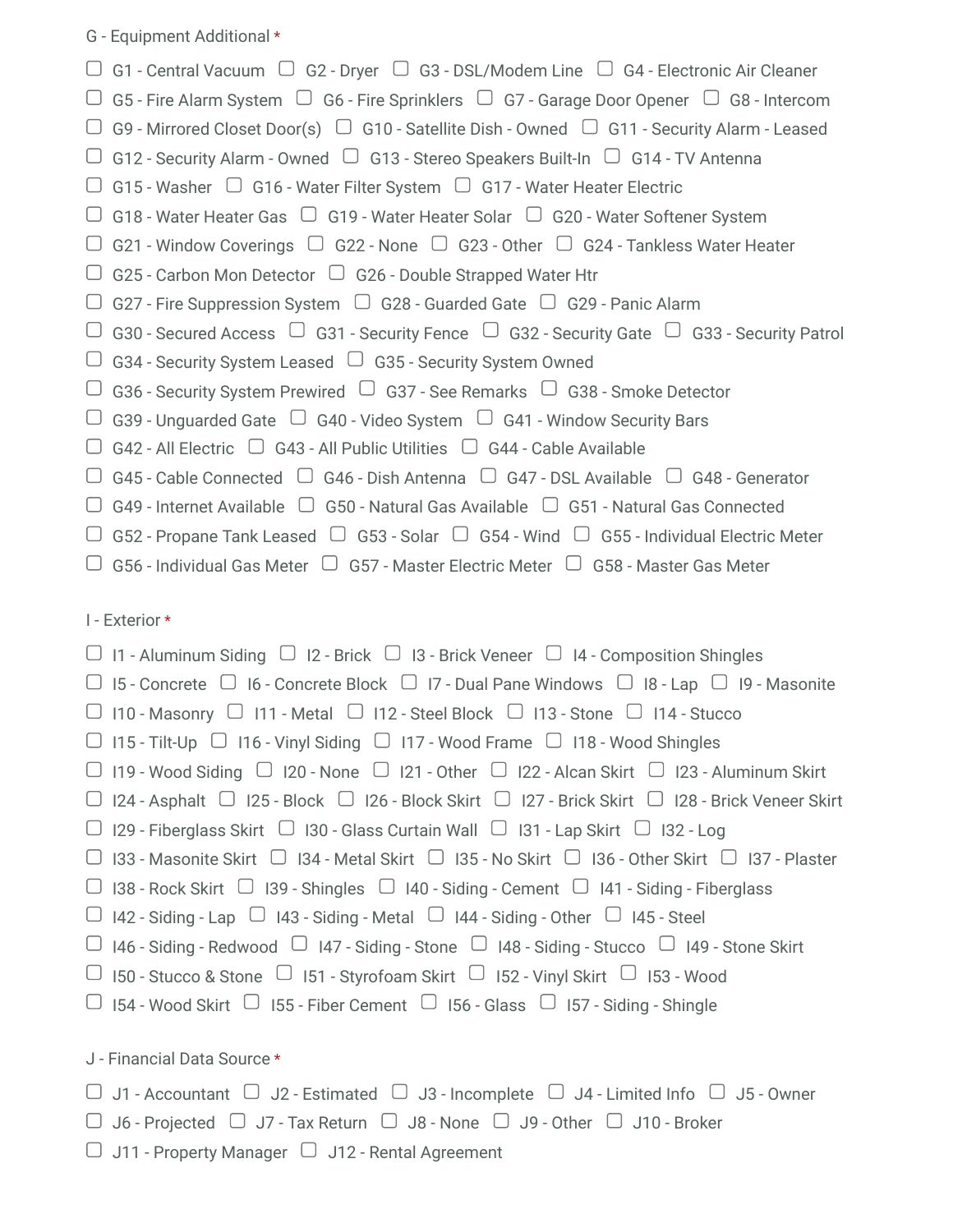K - Flooring \*

- $\Box$  K1 Brick  $\Box$  K2 Concrete Slab  $\Box$  K3 Hardwood Floors  $\Box$  K4 Hardwood Flrs Throughout
- $\Box$  K5 Laminate  $\Box$  K6 Linoleum  $\Box$  K7 Parquet  $\Box$  K8 Partial Carpeting
- $\Box$  K9 Stone (Marble/Slate/Etc.)  $\Box$  K10 Tile  $\Box$  K11 Unfinished  $\Box$  K12 Vinyl
- $\Box$  K13 Carpet  $\Box$  K14 Wood  $\Box$  K15 None  $\Box$  K16 Other  $\Box$  K17 Engineered Wood
- $\Box$  K18 See Remarks  $\Box$  K19 Bamboo  $\Box$  K20 Cork  $\Box$  K21 Painted/Stained
- $\Box$  K22 Reclaimed  $\Box$  K23 Recycled Carpet  $\Box$  K24 Stamped

## L - Heating \*

- $\Box$  L1 Baseboard  $\Box$  L2 Central Gravity  $\Box$  L3 Electric  $\Box$  L4 Floor Furnace
- $\Box$  L5 Forced Air 1 Zone  $\Box$  L6 Forced Air 2 Zns or More  $\Box$  L7 Gas  $\Box$  L8 Heat Pump
- $\Box$  L9 Individual Rm Controls  $\Box$  L10 Perimeter  $\Box$  L11 Radiant  $\Box$  L12 Solar
- $\Box$  L13 Space Heater  $\Box$  L14 Steam  $\Box$  L15 Wall Furnace  $\Box$  L16 No Heat
- $\Box$  L17 Other Heat  $\Box$  L18 Propane  $\Box$  L19 Hot Water  $\Box$  L20 MultiUnits  $\Box$  L21 Oil
- $\Box$  L22 See Remarks  $\Box$  L23 Wood Stove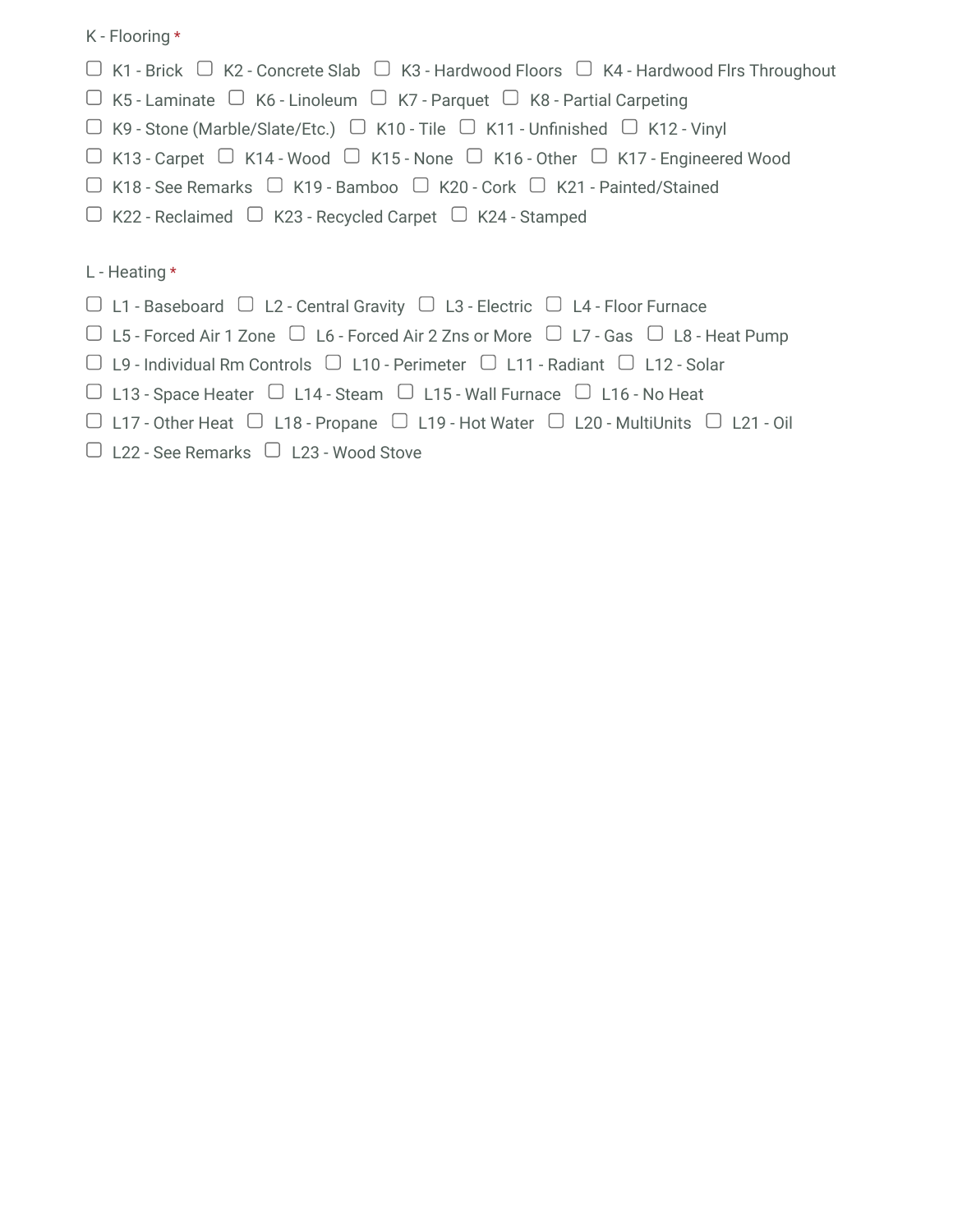|        | $\Box$ M1 - Asbestos $\Box$ M2 - Drainage $\Box$ M3 - Electric $\Box$ M4 - Engineering                             |
|--------|--------------------------------------------------------------------------------------------------------------------|
|        | $\Box$ M5 - Fire/Health/City $\Box$ M6 - Fireplace Inspection $\Box$ M7 - Furnace $\Box$ M8 - Home                 |
|        | $\Box$ M9 - Pest $\Box$ M10 - Pool $\Box$ M11 - Radon $\Box$ M12 - Roof $\Box$ M13 - Septic System                 |
|        | M14 - Sewer Lateral Test $\Box$ M15 - Soils $\Box$ M16 - Structural $\Box$ M17 - Other                             |
|        | M18 - Acoustical Report $\Box$ M19 - Aerial Map $\Box$ M20 - Agricultural                                          |
|        | M21 - Agricultural Preserve $\Box$ M22 - Architectural Plans $\Box$ M23 - Blueprints Available                     |
|        | M24 - Boiler Inspection $\Box$ M25 - Building Plans $\Box$ M26 - Coastal Commissions Juris                         |
|        | M27 - Coastal Zone $\Box$ M28 - Contract for Crop $\Box$ M29 - Contractors Bid                                     |
| $\cup$ | M30 - Deed Restricted $\Box$ M31 - Demolition Report $\Box$ M32 - Energy Audit                                     |
| $\cup$ | M33 - Environmental Hazards Rpt $\Box$ M34 - Estoppel Certificate                                                  |
| U      | M35 - Existing Structure Report $\cup$ M36 - Expenses Available $\cup$ M37 - Fire Zone                             |
|        | M38 - Flood Insurance Required $\Box$ M39 - Flood Zone $\Box$ M40 - Geological Report                              |
|        | M41 - Geotechnical Report $\cup$ M42 - Geothermal $\cup$ M43 - Hillside $\cup$ M44 - Historical                    |
|        | M45 - Lateral Sewer Inspect Req $\Box$ M46 - Lead Inspection Report $\Box$ M47 - Livestock Possible                |
|        | M48 - Local Assessments $\Box$ M49 - Mineral Rights Partial $\Box$ M50 - Moratoria In Effect                       |
|        | M51 - Open Space Corridor $\Box$ M52 - Pest Certification Avail $\Box$ M53 - Possible Wetlands                     |
|        | M54 - Potential Rezone $\Box$ M55 - Preliminary Title Report $\Box$ M56 - Property Inspection                      |
| U      | M57 - Redevelopment Area $\Box$ M58 - Rental/Lease Agreement $\Box$ M59 - Right Of Way                             |
|        | M60 - Road Agreement $\Box$ M61 - Road/Maintenance Agrmt $\Box$ M62 - Scenic Corridor                              |
| U      | M63 - See Remarks $\Box$ M64 - Seismic Zone 4 $\Box$ M65 - Seller Prop Questionnaire                               |
|        | $\Box$ M66 - Seller Subject to TDS $\Box$ M67 - Sewer or Septic Report $\Box$ M68 - Sign Control                   |
|        | $\Box$ M69 - Soils Letter $\Box$ M70 - Soils Map $\Box$ M71 - Soils Report $\Box$ M72 - Special Assess/Bonds       |
|        | M73 - Special Permits Required $\Box$ M74 - Subdivision Info $\Box$ M75 - Subdivision Map                          |
|        | $\Box$ M76 - Subject to Lease $\Box$ M77 - Survey Required $\Box$ M78 - TDS Available                              |
|        | $\Box$ M79 - Topographic Map $\Box$ M80 - Transfer Disclosr Statmnt $\Box$ M81 - Transfer Tax Private              |
| ∪      | M82 - Underground Tank $\Box$ M83 - Use Restrictions $\Box$ M84 - Vacant Land Questionnaire                        |
|        | $\Box$ M85 - Water Test Log(s) $\Box$ M86 - Well Report $\Box$ M87 - Well-Test GPM                                 |
|        | $\Box$ M88 - Well-Test Potability $\Box$ M89 - Well-Test Required $\Box$ M90 - Whole House Inspect Avail           |
|        | $\Box$ M91 - Williamson Act $\Box$ M92 - Williamson Act NonRenewbl $\Box$ M93 - Survey                             |
|        | $\Box$ M94 - Contour Map $\Box$ M95 - Use Permit $\Box$ M96 - Structural Pest Control                              |
|        | N - Laundry                                                                                                        |
|        | $\Box$ N1 - 220 Volt Outlet $\Box$ N2 - Coin Operated $\Box$ N3 - Common Room $\Box$ N4 - Community Facility       |
|        | $\Box$ N5 - Dryer $\Box$ N6 - Gas Dryer Hookup $\Box$ N7 - In Basement $\Box$ N8 - In Closet $\Box$ N9 - In Garage |
|        | $\Box$ N10 - In Laundry Room $\Box$ N11 - Inside Unit $\Box$ N12 - Laundry Equip - Leased                          |
|        | $\Box$ N13 - Laundry Equip - Owned $\Box$ N14 - Washer $\Box$ N15 - Washer/Dryer Hookups $\Box$ N16 - Other        |
|        | $\Box$ N17 - Cabinets $\Box$ N18 - Chute $\Box$ N19 - Electric $\Box$ N20 - In Kitchen $\Box$ N21 - Inside Area    |
|        | $\Box$ N22 - Inside Room $\Box$ N23 - See Remarks $\Box$ N24 - Sink $\Box$ N25 - Space For Frzr/Refr               |
|        |                                                                                                                    |

- $\Box$  N26 Stacked Only  $\Box$  N27 Upper Floor  $\Box$  N28 Washer/Dryer Stacked Incl
- N29 No Hookups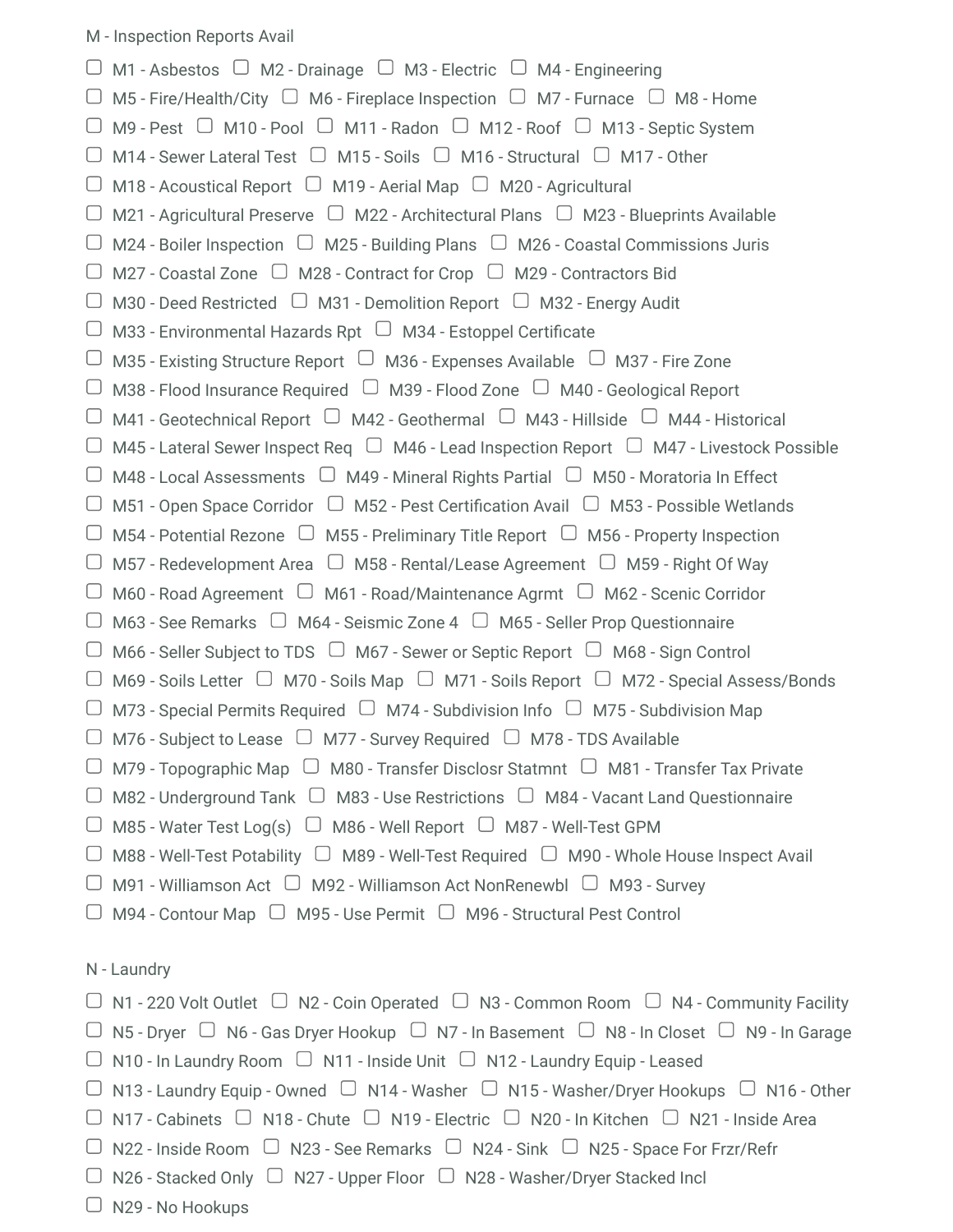O - Lot Description \*

| $\Box$ 01 - 2 Houses / 1 Lot $\Box$ 02 - Adj To/On Golf Course $\Box$ 03 - Agriculture Use                                                                                   |
|------------------------------------------------------------------------------------------------------------------------------------------------------------------------------|
| $\Box$ 04 - Bay Front / Beach $\Box$ 05 - Boat Dock $\Box$ 06 - Close To Clubhouse $\Box$ 07 - Corner                                                                        |
| $\Box$ 08 - Court $\Box$ 09 - Creek Front $\Box$ 010 - Cul-De-Sac $\Box$ 011 - Down Slope                                                                                    |
| $\Box$ 012 - Horses Possible $\Box$ 013 - Irregular $\Box$ 014 - Lagoon $\Box$ 015 - Lakefront $\Box$ 016 - Level                                                            |
| $\Box$ 017 - Pond $\Box$ 018 - Premium Lot $\Box$ 019 - Regular $\Box$ 020 - Riverfront $\Box$ 021 - Secluded                                                                |
| $\Box$ 022 - Up Slope $\Box$ 023 - Vineyard $\Box$ 024 - No Lot $\Box$ 025 - 0ther $\Box$ 026 - Area Lighting                                                                |
| $\Box$ 027 - Auto Sprinkler F&R $\Box$ 028 - Backyard $\Box$ 029 - Barbed Wire Fence $\Box$ 030 - Bay/Harbor                                                                 |
| $\Box$ 031 - Borders Government Land $\Box$ 032 - Chain Link $\Box$ 033 - Curb(s) $\Box$ 034 - Dead End                                                                      |
| $\Box$ 035 - Dutch Irrigation $\Box$ 036 - Fire Hydrant(s) $\Box$ 037 - Front Yard $\Box$ 038 - Garden                                                                       |
| $\Box$ 039 - Horse Fencing $\Box$ 040 - Land Locked $\Box$ 041 - Landscape Back                                                                                              |
| $\Box$ 042 - Landscape Front $\Box$ 043 - Landscape Misc $\Box$ 044 - Manual Sprinkler F&R                                                                                   |
| $\Box$ 045 - Oceanfront $\Box$ 046 - Partial Fence $\Box$ 047 - Paved $\Box$ 048 - Pond Year Round                                                                           |
| $\Box$ 049 - Pool Site $\Box$ 050 - Private $\Box$ 051 - Reservoir $\Box$ 052 - Security Gate                                                                                |
| $\Box$ 053 - See Remarks $\Box$ 054 - Stream Seasonal $\Box$ 055 - Stream Year Round                                                                                         |
| $\Box$ 056 - Street Light(s) $\Box$ 057 - Waterfront $\Box$ 058 - Wood                                                                                                       |
| P - On-Site Parking Desc*                                                                                                                                                    |
| $\Box$ P1 - Attached Garage $\Box$ P2 - Below Ground Parking $\Box$ P3 - Carport - 1                                                                                         |
| $\Box$ P4 - Carports - 2 Or More $\Box$ P5 - Converted Garage $\Box$ P6 - Covered Parking                                                                                    |
| $\Box$ P7 - Detached Garage $\Box$ P8 - Enclosed Garage $\Box$ P9 - Garage Parking $\Box$ P10 - Guest Parking                                                                |
| $\Box$ P11 - Int Access From Garage $\Box$ P12 - No Parking on Site $\Box$ P13 - Off Site Parking                                                                            |
| $\Box$ P14 - Parking Area $\Box$ P15 - RV/Boat Parking $\Box$ P16 - Security Garage                                                                                          |
| $\Box$ P17 - Side Yard Access $\Box$ P18 - Spaces - Assigned $\Box$ P19 - Space Per Unit - 1                                                                                 |
| $\Box$ P20 - Space Per Unit - 2 $\Box$ P21 - Tandem Parking $\Box$ P22 - Undersized Garage $\Box$ P23 - None                                                                 |
| $\Box$ P24 - Other $\Box$ P25 - 1/2 Car Space $\Box$ P26 - 24'+ Deep Garage $\Box$ P27 - Alley Access                                                                        |
| $\Box$ P28 - Boat Storage $\Box$ P29 - Deck $\Box$ P30 - Drive Thru Garage $\Box$ P31 - Garage Facing Front                                                                  |
| $\Box$ P32 - Garage Facing Rear $\Box$ P33 - Garage Facing Side $\Box$ P34 - Mechanical Lift                                                                                 |
| $\Box$ P35 - No Garage $\Box$ P36 - On Street $\Box$ P37 - Private $\Box$ P38 - Remote $\Box$ P39 - Restrictions                                                             |
| $\Box$ P40 - Rotational $\Box$ P41 - RV Access $\Box$ P42 - RV Garage Attached                                                                                               |
| $\Box$ P43 - RV Garage Detached $\Box$ P44 - RV Possible $\Box$ P45 - RV Storage $\Box$ P46 - See Remarks                                                                    |
|                                                                                                                                                                              |
|                                                                                                                                                                              |
| $\Box$ P47 - Side-by-Side $\Box$ P48 - Size Limited $\Box$ P49 - Unassigned<br>$\Box$ P50 - Uncovered Parking Space $\Box$ P51 - Uncovered Park Spaces 2+ $\Box$ P52 - Valet |
|                                                                                                                                                                              |
| Q - Operating Expenses                                                                                                                                                       |
| $\Box$ Q1 - Accounting/Legal $\Box$ Q2 - Electric $\Box$ Q3 - Gas $\Box$ Q4 - Insurance $\Box$ Q5 - Janitorial                                                               |
| $\Box$ Q6 - License/Ads $\Box$ Q7 - Maintenance/Repair $\Box$ Q8 - Management                                                                                                |
| $\Box$ Q9 - Miscellaneous/Other $\Box$ Q10 - Property Tax/Assessments $\Box$ Q11 - Swimming Pool                                                                             |

 $\Box$  Q16 - Other  $\Box$  Q17 - None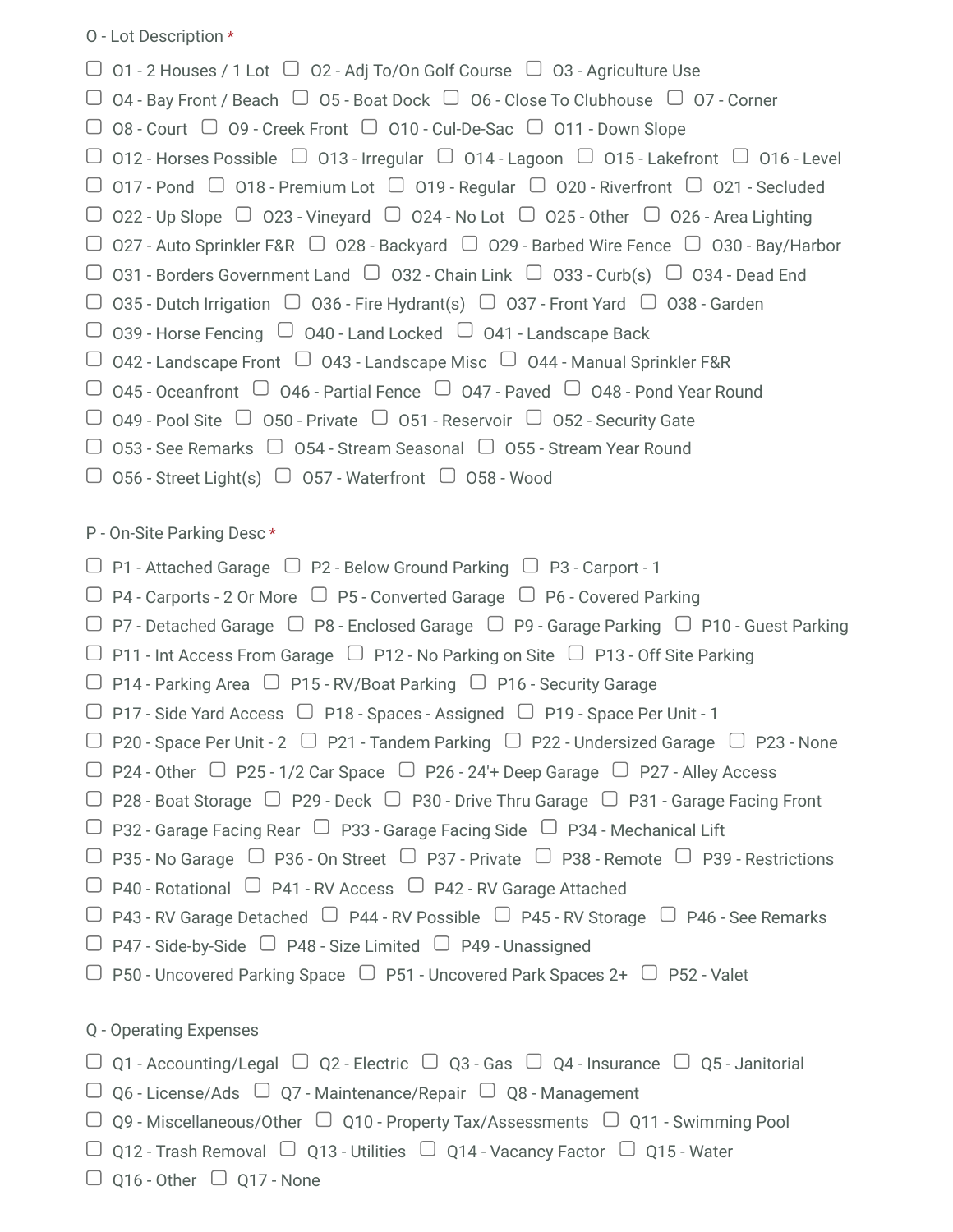| R - Possession *                                                                                                                                                                                                                                                                                                                                                                                                                                                                                                                                                                                                                                                                                                                                        |
|---------------------------------------------------------------------------------------------------------------------------------------------------------------------------------------------------------------------------------------------------------------------------------------------------------------------------------------------------------------------------------------------------------------------------------------------------------------------------------------------------------------------------------------------------------------------------------------------------------------------------------------------------------------------------------------------------------------------------------------------------------|
| $\Box$ R1 - COE $\Box$ R2 - Negotiable $\Box$ R3 - Tenant's Rights $\Box$ R4 - Upon Completion $\Box$ R5 - None<br>$\Box$ R6 - Other $\Box$ R7 - Rental Agreement $\Box$ R8 - See Remarks $\Box$ R9 - Seller Rent Back<br>$\Box$ R10 - Immediate                                                                                                                                                                                                                                                                                                                                                                                                                                                                                                        |
| S - Roof *                                                                                                                                                                                                                                                                                                                                                                                                                                                                                                                                                                                                                                                                                                                                              |
| $\Box$ S1 - Composition Shingles $\Box$ S2 - Metal $\Box$ S3 - Polyurethane Foam<br>$\Box$ S4 - Rolled Composition $\Box$ S5 - Slate $\Box$ S6 - Tar and Gravel $\Box$ S7 - Tile $\Box$ S8 - Unknown<br>$\Box$ S9 - Wood Shakes/Shingles $\Box$ S10 - None $\Box$ S11 - Other $\Box$ S12 - Bitumen $\Box$ S13 - Cement<br>$\Box$ S14 - Composition $\Box$ S15 - Elastomeric $\Box$ S16 - Fiberglass $\Box$ S17 - Flat<br>$\Box$ S18 - See Remarks $\Box$ S19 - Shake $\Box$ S20 - Shingle                                                                                                                                                                                                                                                               |
| T - Separate Meters<br>$\Box$ T1 - Electric $\Box$ T2 - Gas $\Box$ T3 - Water $\Box$ T4 - Other                                                                                                                                                                                                                                                                                                                                                                                                                                                                                                                                                                                                                                                         |
| U - Some Units Have<br>$\Box$ U1 - Deck $\Box$ U2 - Dishwasher $\Box$ U3 - Disposal $\Box$ U4 - Microwave $\Box$ U5 - Oven Double<br>$\Box$ U6 - Oven Range Built-In $\Box$ U7 - Oven Range Free Standing $\Box$ U8 - Patio $\Box$ U9 - Refrigerator<br>$\Box$ U10 - Trash Compactor $\Box$ U11 - Updated Baths $\Box$ U12 - Updated Kitchen $\Box$ U13 - Other                                                                                                                                                                                                                                                                                                                                                                                         |
| V - Tenant Pays *                                                                                                                                                                                                                                                                                                                                                                                                                                                                                                                                                                                                                                                                                                                                       |
| $\Box$ V1 - Association Fees $\Box$ V2 - Cable TV $\Box$ V3 - Electric $\Box$ V4 - Gardener $\Box$ V5 - Gas<br>$\Box$ V6 - Insurance $\Box$ V7 - Parking $\Box$ V8 - Taxes $\Box$ V9 - Trash $\Box$ V10 - Water $\Box$ V11 - None<br>$\Box$ V12 - Other                                                                                                                                                                                                                                                                                                                                                                                                                                                                                                 |
| W - Terms *                                                                                                                                                                                                                                                                                                                                                                                                                                                                                                                                                                                                                                                                                                                                             |
| $\Box$ W1 - Assumable $\Box$ W2 - C.H.F.A. $\Box$ W3 - Cash $\Box$ W4 - Complex FHA Approved<br>W5 - Complex VA Approved $\Box$ W6 - Contract Of Sale $\Box$ W7 - Conventional<br>W8 - 1031 Exchange $\Box$ W9 - FHA $\Box$ W10 - Installment Sale $\Box$ W11 - Lease Option<br>W12 - Match & Sell $\Box$ W13 - OMC 1st $\Box$ W14 - OMC 2nd $\Box$ W15 - Other Notes<br>W16 - Price As Is $\Box$ W17 - Releases $\Box$ W18 - Subject to Subordination $\Box$ W19 - Trade<br>W20 - VA $\Box$ W21 - None $\Box$ W22 - Other $\Box$ W23 - Call Listing Agent $\Box$ W24 - Contract<br>W25 - Creative $\Box$ W26 - Energy Lease Assume $\Box$ W27 - Energy Lien Assume<br>W28 - Federal Land Bank $\Box$ W29 - Fractional $\Box$ W30 - May Pay Close Costs |
| W31 - Mortgage Credit Certifict $\Box$ W32 - New Loan $\Box$ W33 - Other Collateral Required<br>W34 - Owner May Carry 3rd $\Box$ W35 - Owner Pay Points $\Box$ W36 - Private Financing Avail<br>W37 - Submit                                                                                                                                                                                                                                                                                                                                                                                                                                                                                                                                            |